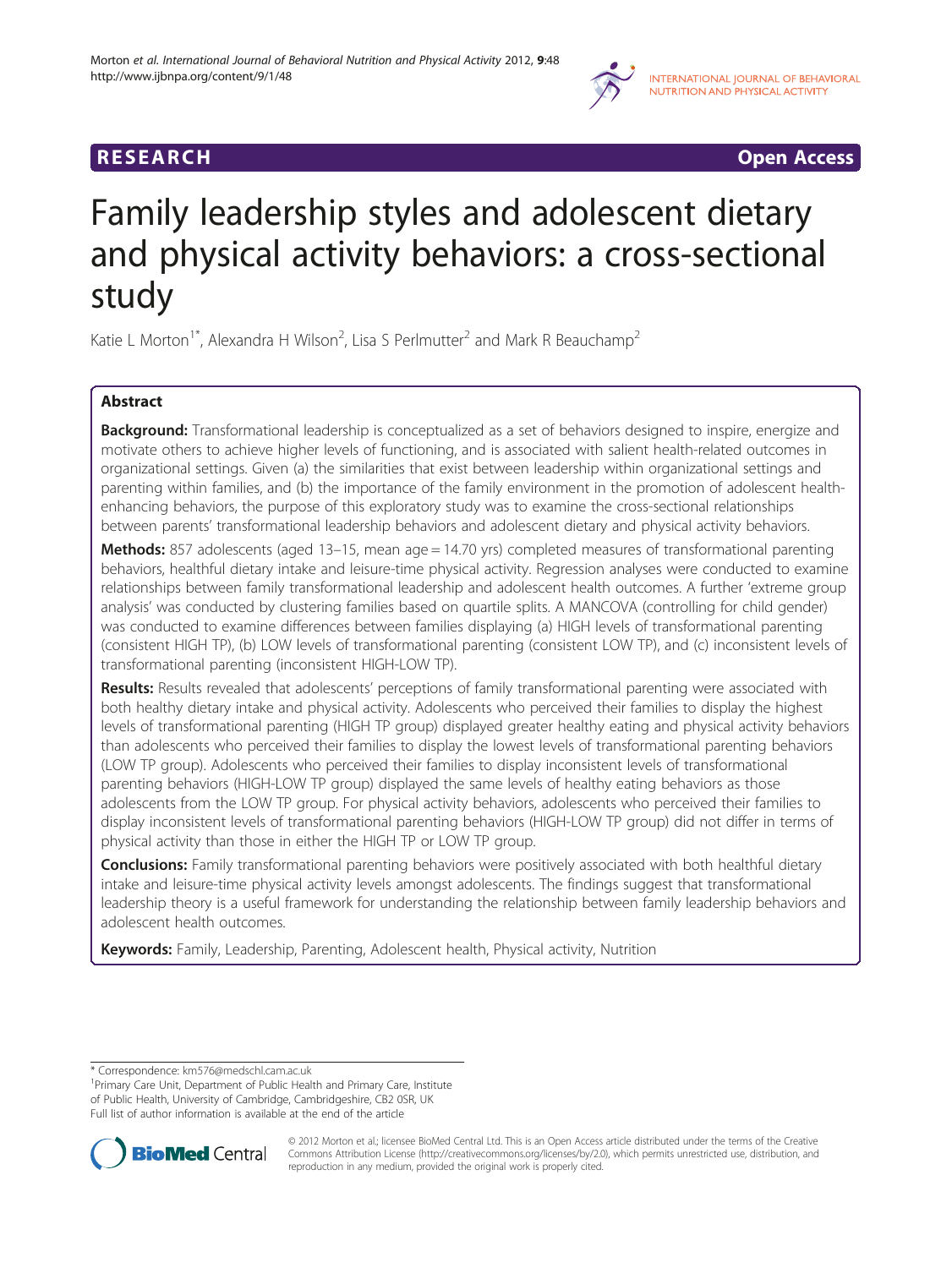## Background

Unhealthy lifestyles characterized by poor nutrition and sedentary behaviors are associated with a range of health problems during youth and, if continued into adulthood, may contribute to the development of chronic conditions such as cardiovascular disease, Type 2 diabetes, certain cancers and osteoporosis [[1,2\]](#page-7-0). Research has demonstrated that the home environment is especially important for fostering adolescent health, as families (especially parents) represent potential role models and sources of support for numerous health behaviors [\[3-6](#page-7-0)].

Good leadership has long been recognized as imperative for the effective growth and development of organizations [[7,8](#page-7-0)], and it has been suggested that the same is required within families in order to establish a climate and family culture that is conducive to healthy adolescent development [\[9,10\]](#page-7-0). In spite of the need for effective leadership in families, theory and research in this area are limited. The majority of research surrounding families and adolescent health has predominantly focused on parenting styles and parenting practices [\[11-14\]](#page-7-0), with little attention given to the role of effective leadership behaviors displayed by parents, and how family leadership behaviors might impact upon adolescent health.

The theoretical framework utilized in the present study corresponds to transformational leadership theory [\[15](#page-7-0)]. Transformational leadership was originally conceptualized in organizational settings and has grown to become the most widely utilized model of leadership of the past two decades [\[16\]](#page-7-0). There are two reasons why this framework is pertinent to our understanding of families and adolescent health. First, transformational leadership behaviors are in many ways synonymous with effective parenting behaviors [[17](#page-7-0)]. For example, both transformational leadership and parenting are concerned with influencing others towards common goals and objectives and involve inspiring and motivating others to take ownership and self-regulate their own behaviors in order to achieve these goals. Furthermore, effective parenting and transformational leadership require mutual trust, integrity and empathy to enhance the relationship quality that exists between leader and follower. It is these conceptual similarities that make transformational leadership theory a particularly viable framework for understanding the role of family leadership behaviors in the promotion of adolescent health.

Second, transformational leadership has been studied a range of organizations and settings, including the military [[18,19\]](#page-7-0), businesses [[20,21\]](#page-7-0), sport [\[22,23](#page-7-0)], physical education [[24,25\]](#page-7-0) and more recently, parenting [\[10,26](#page-7-0)]. This research has consistently demonstrated that transformational leadership behaviors are associated with a host of adaptive outcomes among those being led, such as greater motivation [[22,24\]](#page-7-0), self-efficacy [\[20,26,27](#page-7-0)], well-being [\[26,28\]](#page-7-0), and achievement [[21,29\]](#page-7-0). Furthermore, a growing body of

experimental research has demonstrated that transformational leadership can be taught and developed through short-term intervention [\[30](#page-7-0)]. This highlights the important utility of extending transformational leadership to the family domain with a view to understanding and potentially fostering family transformational leadership behaviors to bring about improved adolescent health outcomes.

So what exactly is transformational leadership? This style of leadership involves behaviors that empower and inspire those being led to achieve higher levels of functioning [[15](#page-7-0)]. When applied to the parenting domain [cf. [9\]](#page-7-0), and consistent with transformational leadership theory [[8,15](#page-7-0)] transformational parenting comprises four key behavioral dimensions namely *idealized in*fluence, inspirational motivation, intellectual stimulation and individualized consideration. Idealized influence takes place when the parent behaves as a role model, through the demonstration of their own values, and includes behaviors that engender the trust and respect of their children. Inspirational motivation involves behaviors that inspire and energize their children to fulfill their potential, and whereby parents are optimistic about what their children can achieve. Intellectual stimulation occurs when parents encourage their children to think for themselves and to approach old problems in new ways. Finally, individualized consideration involves behaviors that display a genuine sense of care, concern and compassion and take into consideration children's unique developmental needs.

In the first empirical study to extend transformational leadership theory to the parenting and adolescent health domain Morton and colleagues [[26](#page-7-0)] developed a measure of transformational parenting for use with adolescents and demonstrated positive associations between adolescents' perceptions of transformational parenting and greater selfregulatory efficacy for healthy eating and physical activity. The focus of the present study was to extend this line of research and explore associations between adolescents' perceptions of transformational parenting behaviors that exist within families and two salient adolescent health-enhancing behaviors, namely healthy dietary intake and leisure-time physical activity. Indeed, a limitation of the Morton et al. [[26](#page-7-0)] study was that actual health behaviors were not examined.

Furthermore, in this preliminary study by Morton et al., the role of individual parents' (mothers and fathers) was explored rather than taking into consideration the influence of multiple (i.e., which is typically two) parents within the family unit. Within the leadership literature, participants are typically asked to rate the behaviors of a single leader to whom an employee directly reports [\[31\]](#page-7-0). Thus, little is known about the effects of having two (or more) leadership figures that may be consistent in their levels of transformational leadership (either both displaying high levels of transformational leadership behaviors or both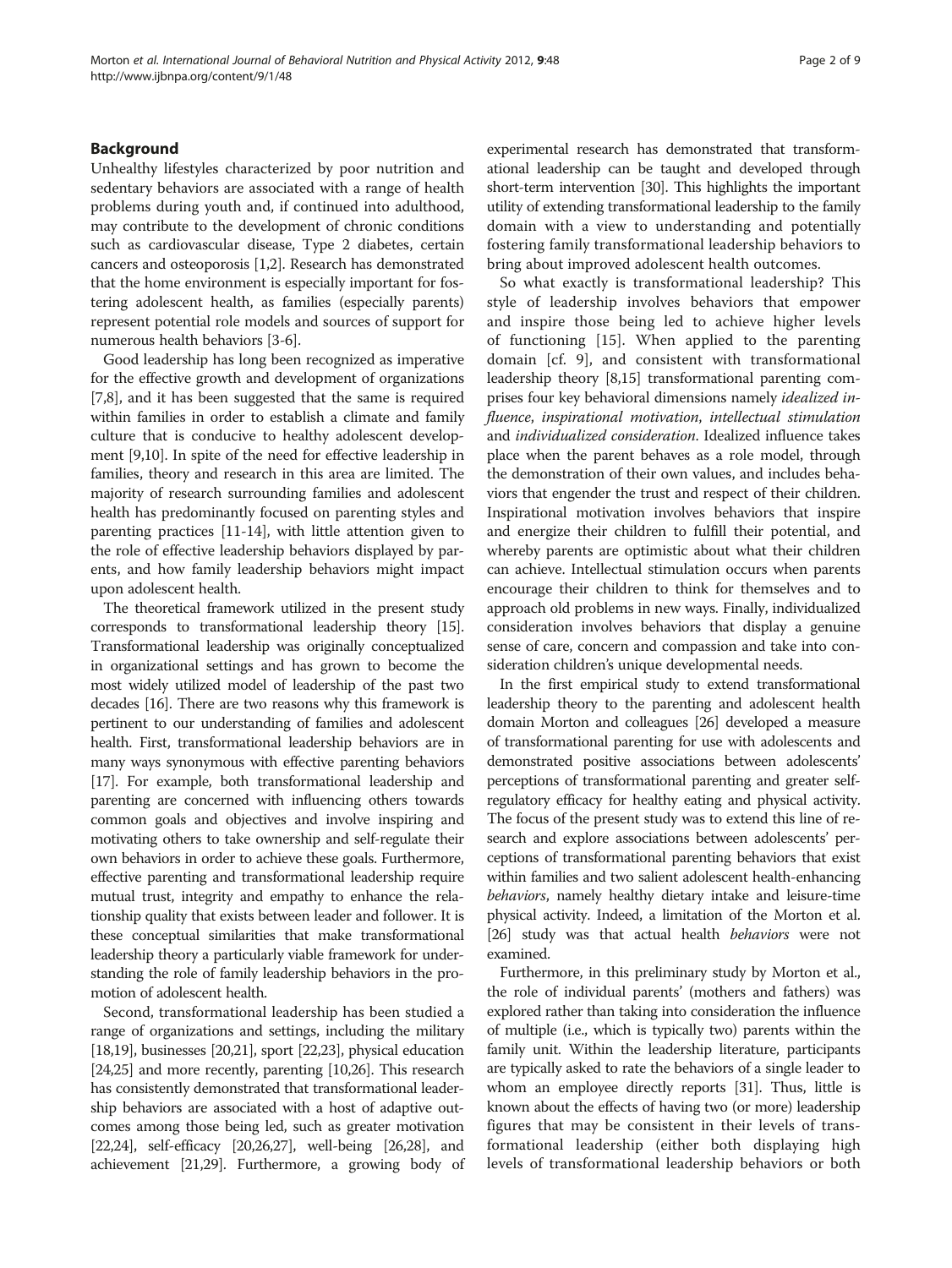displaying relatively low levels) or perhaps the case where one leader is highly transformational and the other displays relatively low levels of transformational leadership. Nevertheless, in the organizational psychology literature, it has been suggested that having multiple leaders operate through consistent displays of transformational leadership (i.e., both leaders displaying high levels of transformational leadership behaviors) may have a positive effect on followers' motivation, whereby each leader's behavior can complement or reinforce those of another [[31](#page-7-0)]. In such instances the effects of each leader may be additive. Similarly, in the parenting literature, it is argued that having two authoritative parents is better than one, and having one is better than having none, even if it means the parents do not see eye to eye in terms of their respective parenting approaches [[32\]](#page-7-0). Although research has demonstrated that within two-parent families mothers' and fathers' behaviors are usually moderately to highly correlated [[33](#page-7-0),[34\]](#page-7-0) an interesting question relates to the cases where one parent in the family unit is perceived to display high levels of transformational parenting behaviors and the other perceived as displaying low levels of transformational parenting behaviors. For example, is one parent displaying high levels of transformational parenting behaviors sufficient to bring about adaptive health-related outcomes in adolescents or are both parents (i.e., the entire family unit) required to display high levels of transformational parenting (reflecting inter-parental consistency) in order to positively predict adolescent health behaviors?

With this in mind, it was hypothesized that (a) adolescents' perceptions of family transformational parenting behaviors would be associated with improved dietary intake and greater leisure-time physical activity and (b) that adolescents' who perceive their families to display consistent high levels of transformational parenting behavior (consistent HIGH TP) would display more healthy eating and physical activity behaviors than those families perceived to display consistently low levels of transformational parenting (consistent LOW TP). It was further hypothesized that adolescents who perceived their families to display inconsistent levels of transformational parenting (HIGH-LOW TP) would display healthier eating and greater physical activity behaviors than families in the consistently LOW TP group, but less health enhancing behaviors than the consistently HIGH TP group.

## Methods

### **Participants**

Participants were 857 adolescents between 13 and 15 years  $(M<sub>ave</sub> = 14.70$  yrs; 426 males, 426 females, with 5 who did not specify their gender)<sup>1</sup>. No other inclusion/exclusion criteria (other than aged 13–15) were specified. Participants were recruited from thirty five classes in four schools in the Lower Mainland of British Columbia (Canada), and represented a diverse range of ethnic and socioeconomic backgrounds. Specifically, 21% of adolescents identified themselves as Canadian, 27% Canadian-Asian, 40% Asian (of this 40%, the majority (28%) identified themselves as Chinese, 4% Korean, 3% Filipino, 3% Vietnamese and 2% 'other'), 5% East Indian and 7% 'other ethnicities'. The composition of the sample was representative of the ethnic composition of this area of Canada.

## Procedures

Ethical approval was obtained from the Research Ethics Board at the University of British Columbia, along with School Board approval. Potential schools were contacted and once schools had elected to participate, a description of the study was provided to students via an announcement during class and also an information letter. In addition, parents were sent a letter that informed them of the purpose of the study and provided them with the opportunity to decline participation (passive parental consent procedures). Two weeks after letters were provided to both adolescents and parents, adolescents were invited to complete a questionnaire package during a pre-arranged class. Adolescent consent was denoted by adolescents electing to complete the questionnaire.

### Measures

Adolescents' perceptions of parents' transformational behaviors were assessed using the Transformational Parenting Questionnaire [TPQ; [26](#page-7-0)]. In the present study, adolescents completed either one (single parent family) or two (dual parent family) separate TPQ's for their family. The 16-item TPQ contains separate subscales designed to measure the four dimensions of transformational parenting, with four items per subscale. Items on the TPQ are prefixed with the stem "My parent/guardian..." with exemplar items including "acts as a person that I look up to" (idealized influence), "Is optimistic about what I can accomplish" (inspirational motivation), "Gets me to think for myself" (intellectual stimulation), and "Displays a genuine interest in my life" (individualized consideration). Responses are anchored on a six-point rating scale from 0 (strongly disagree) to 5 (strongly agree). Morton and colleagues [\[26\]](#page-7-0) provided evidence for construct validity of measures derived from the TPQ, with the most parsimonious operationalization represented by a higher-order dimension of "transformational parenting", that is measured by scores derived from the four transformational parenting subscales. In the present study, the subscales were summed to yield total transformational parenting scores between 0 and 80, where higher scores suggest a higher level of perceived transformational parenting behaviors. This higher-order measure of transformational parenting was used, and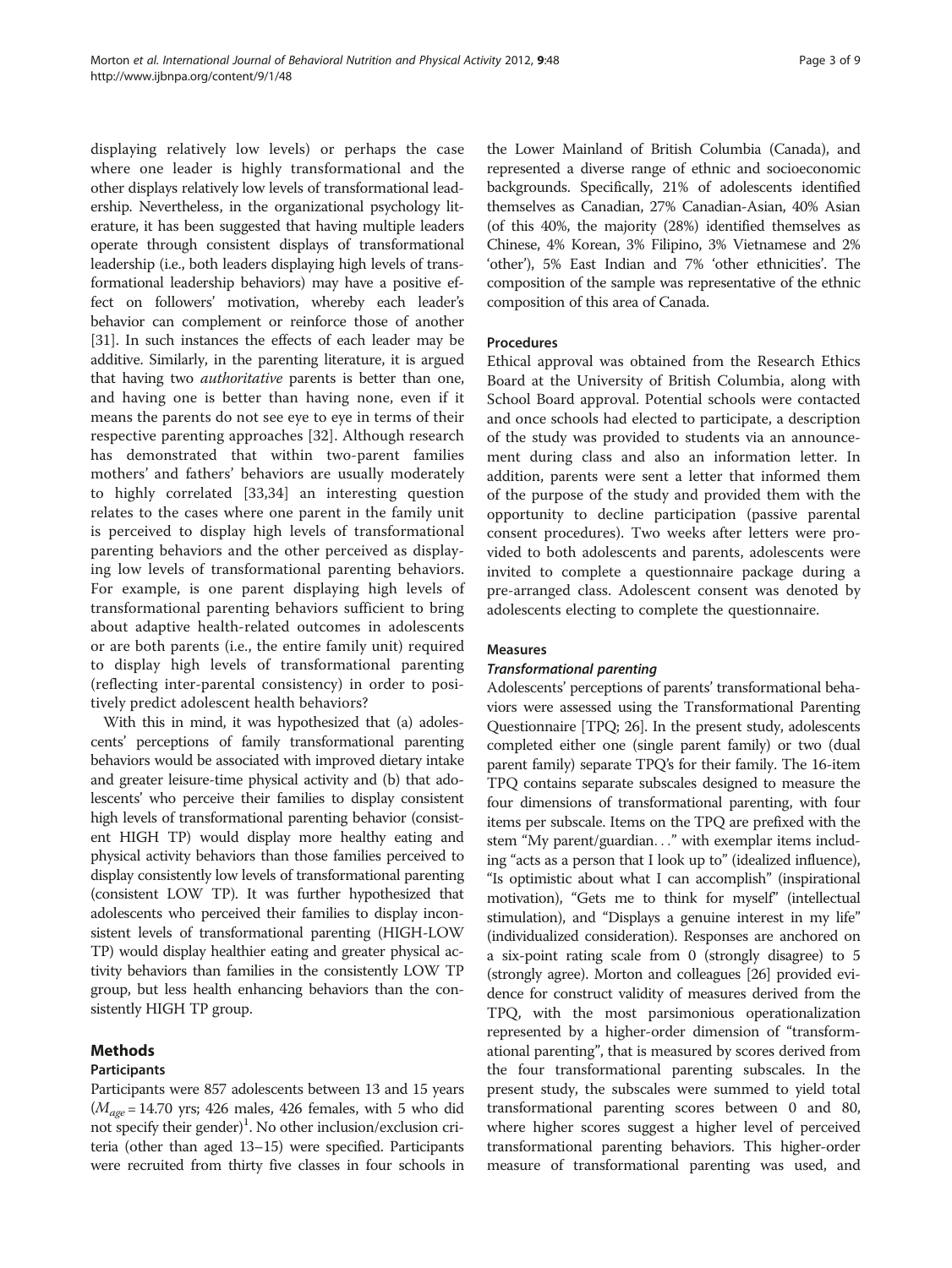demonstrated acceptable internal consistency for both mothers' (Cronbach  $\alpha$  = .95) and fathers' scores (Cronbach  $\alpha = .96$ ).

Adolescents' dietary behaviors were assessed using the Adolescent Food Habits Checklist [AFHC; [35\]](#page-7-0). This instrument was designed specifically for adolescents and requires participants to complete 23 items pertaining to fat and fibre (i.e., "I usually avoid eating fried foods"), simple sugars (i.e., "I often buy pastries or cakes"), and fruit and vegetable intake (i.e., "I usually eat at least one serving of vegetables (excluding potatoes) or salad with my evening meal"). Items were scored as true, false, or not applicable. In order to calculate a dietary behavior score [cf. [35\]](#page-7-0), all items representing healthy food choices and behaviors were given a value of 1 and the final score was adjusted for the "not applicable" and missing responses using the formula: AFHC = number of healthy responses x (23/number of items completed). Previous research with this instrument has demonstrated acceptable internal reliability (Cronbach's  $\alpha = 0.82$ ) and evidence for convergent validity on measures derived from the AFHC in relation to other measures of dietary fat intake ( $r = −.46$ ), daily fruit and vegetable intake ( $r = .45$ ), as well as dietary restraint  $(r=.17)$  with adolescents [[35](#page-7-0)].

Leisure time physical activity Leisure-time physical activity was measured using the Godin Leisure-time Exercise Questionnaire [LTEQ; [36](#page-7-0)]. This instrument requires participants to report the number of times they participate in strenuous, moderate and light exercise during a typical week (for more than 15 minutes). A total score was calculated by multiplying the weekly frequencies of strenuous, moderate, and light activities by 9, 5, and 3, respectively, for a total metabolicequivalent intensity value. This instrument has been used with adolescents and demonstrated adequate test-retest reliability coefficients (.69  $\lt$  r  $lt$  .96), and acceptable evidence for concurrent validity through significant correlations with other self-report instruments  $(r=.32)$ . In addition, measures derived from this instrument have been shown to have acceptable criterion-related validity  $(r = .36)$  with accelerometry measures [[37\]](#page-7-0).

### Data analysis

Prior to analyses, data were screened for missing values, accuracy of data entry, outliers and normality. In terms of normality, all the skewness values ranged from .28 to 1.71 and the kurtosis values ranged from .32 to 5.03 for all variables which indicates similarity to the normal curve [\[38\]](#page-7-0). Examination of the assumptions associated with regression analyses (i.e., normality, linearity and homoscedasticity) suggested that there were no problems in the data. Finally, the Durbin–Watson statistic was employed as a diagnostic check for bias resulting from correlated errors terms. These values were in the recommended range (1.79–1.89) for all reported equations [[39\]](#page-7-0). As some adolescents had missing data for some of the variables (<5% missing data), the number differed slightly between different analyses, as indicated below (only complete cases were utilized in the analysis).

In the majority of cases, the family unit is comprised of two parents (a mother and a father). Consistent with other family research [\[40,41\]](#page-7-0) adolescents' perceptions of the leadership behaviors of both parents was averaged, to take into account any compensating effects that may exist if one parent is perceived as highly transformational and the other parent is perceived as low in transformational behaviors. In families where only one parent was specified (i.e., single parent families) compensating effects do not take place and, as such, in these instances a single parenting score was utilized. This score is reflective of the family unit (regardless of whether the family is comprised of one or two parents), and represented the 'family transformational leadership' as perceived by the adolescent. This score was used in the subsequent regression analyses. Thirty-two adolescents completed the TPQ with reference to a guardian other than a parent (i.e., aunt, uncle, grandmother, grandfather). These cases were excluded from the analyses (these included cases where two TPQ's were completed for a biological parent *and* another relative). Descriptive statistics, including unadjusted means, standard deviations, and intercorrelations between the study variables are presented in Table 1.

Two separate hierarchical regression analyses were performed on the entire data set ( $n = 822$  for dietary behaviors and  $n = 798$  for physical activity behaviors) with 'family transformational leadership' specified as the independent variable and adolescent health behaviors (dietary and physical activity) as the dependent variables. In order to control for the influence of key demographic variables on dietary and physical activity behaviors, child gender  $(1 = Male, 2 = Female), child ethnicity (1 = Caucasian,$  $2 = Non-Caucasian)$  and family structure  $(1 = Single-parameter)$ 

Table 1 Unadjusted means, standard deviations, and intercorrelations for the study variables

|                                                                                    | м             | SD. | 1 <sub>2</sub> |      |
|------------------------------------------------------------------------------------|---------------|-----|----------------|------|
| 141*. <sup>+</sup> 271. - 13.705. D.13.705 - 1. Family Transformational Leadership |               |     |                |      |
| 2. Adolescent Healthy Eating Behavior 12.911 4.878                                 |               |     |                | .025 |
| 3. Adolescent Physical Activity                                                    | 55.903 32.567 |     |                |      |
|                                                                                    |               |     |                |      |

Notes: n = 822. Family transformational parenting scores range from 0–80. Healthy eating scores range from 0 to 23. Physical activity score ranges from 0–225.  $M$  = unadjusted means. SD = standard deviations  $* p < .01$ .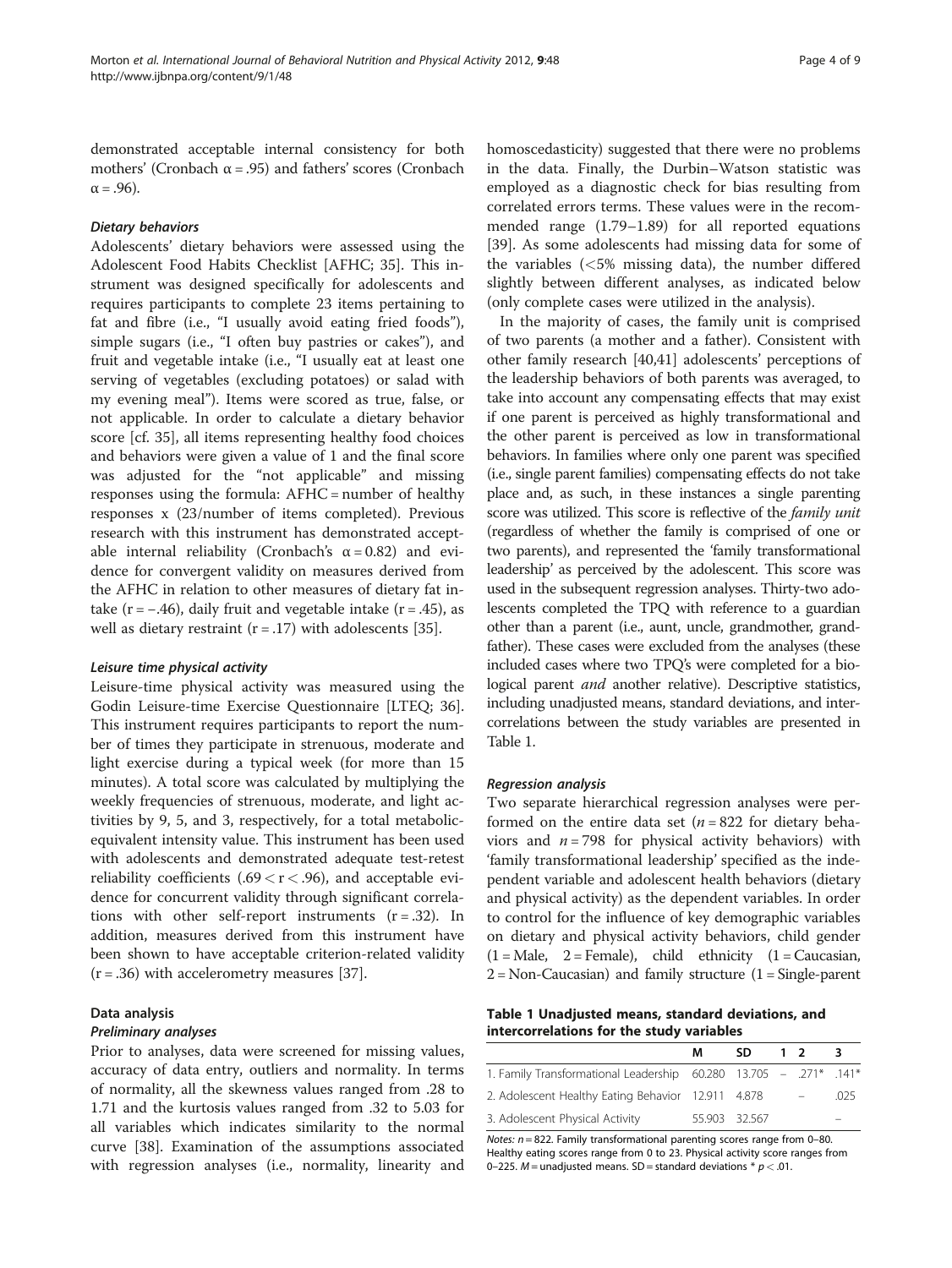<span id="page-4-0"></span>family, 2 = Dual-parent family) were first entered into the analyses for each regression analyses (step 1). Following this, the 'family transformational leadership' score was entered in order to determine the relationship between adolescent perceptions of transformational parenting behaviors and adolescent health behaviors (step 2).

A further examination of the relationships between family transformational leadership and adolescent health behaviors was conducted via extreme group comparisons. An extreme group approach (EGA) is a useful strategy in exploratory analyses as this approach increases statistical power and enhances the detection of general trends that might be overlooked with the inclusion of a full range of data [[42](#page-7-0)]. Using a quartile split procedure on the entire data set ( $n = 825$ ), parents were classified as 'high transformational' (i.e., parent scored above  $75<sup>th</sup>$  percentile on TPQ) or 'low transformational' (i.e., parent scored below 25<sup>th</sup> percentile on TPQ). A HIGH TP family consisted of both the mother and father scoring above the  $75<sup>th</sup>$  percentile, a LOW TP family consisted of both the mother and father scoring in the  $25<sup>th</sup>$  percentile, and a HIGH-LOW TP family consisted of one parent scoring above the  $75<sup>th</sup>$  percentile and the other parent scoring in the  $25<sup>th</sup>$ percentile (in the case of single parent families, the one parent for which data was provided was also considered and utilized in the analysis; i.e., single parent scores above 75th percentile were grouped in the HIGH TP group and single parent scores within the 25th percentile were grouped in the LOW TP group). In Table 2, adolescent dietary and physical activity behavior means (and standard deviations) of the three extreme groups (HIGH TP family, LOW TP family and HIGH-LOW TP family) are presented.

First, three one-way analysis of variance (ANOVA) were computed to examine whether the three groups differed in terms of key demographic variables. This indicated that there were no differences in ethnicity between the three groups (*F* (2, 336) =1.954,  $p = .143$ ). However, the three groups were different in terms of gender  $(F (2, 334))$ =3.951,  $p = .020$ ), with more female adolescents reported in the HIGH TP group than the LOW TP group ( $p = .020$ ).

There were no differences between the HIGH-LOW TP group and either the HIGH or LOW TP groups with regards to adolescent gender  $(p=.524)$  With regards to family structure (single versus dual parents), there were no differences between the HIGH and LOW TP groups  $(p=.103)^2$ . Therefore, in the subsequent analyses only 'gender' was specified as a covariate. A multivariate analysis of covariance (MANCOVA) was performed in order to examine differences in adolescent health behaviors (while controlling for child gender) that exist between (a) families whereby the *family unit* was perceived by the adolescent to display (consistent) high levels of transformational behaviors (i.e., both parents above the 75<sup>th</sup> percentile for transformational parenting; HIGH TP family), (b) families whereby the family unit was perceived by the adolescent to display (consistent) low levels of transformational behaviors (i.e., both parents below the  $25<sup>th</sup>$  percentile; LOW TP family), and (c) families in which parents were perceived to display inconsistent transformational behaviors (i.e., one parent perceived as displaying HIGH transformational behaviors and one parent perceived as displaying LOW transformational parenting; HIGH-LOW TP family). Follow up univariate  $F$  tests were computed to examine differences between groups for dietary and physical activity behaviors.

### Results

## Regression analyses

Results of the hierarchical regression analysis indicated that step 1 was significant (*F* (3,818) =9.129,  $p < .001$ ,  $R<sub>adjusted</sub><sup>2</sup> = .029$ . Gender contributed significantly to dietary behaviors ( $b = 1.603$ , (95% CI = 0.945, 2.262),  $p < .001$ ) in the direction that female adolescents reported more healthy dietary behaviors than male adolescents. Family structure also contributed to dietary behaviors ( $b = .821$ , (95% CI = 0.051, 1.590),  $p = .037$  in the direction that adolescents from two parent families reported more healthy eating behaviors than did adolescents from single parent families. Ethnicity did not contribute to dietary behaviors  $(b = -.207, (95\% \text{ CI} = -1.00, 0.586), p = .609)$ . After controlling for the effects of gender, family structure and ethnicity in step 1, family transformational

Table 2 Comparisons of high transformational, low transformational and high-low transformational families

|                   | <b>High Transformational</b><br><b>Parenting Families</b><br>(HIGH TP family) |        | Low<br><b>Transformational</b><br><b>Parenting Families</b><br>(LOW TP family) |        | One High-One<br><b>Low Transformational</b><br><b>Parenting Families</b><br>(HIGH-LOW TP family) |        | η2      |
|-------------------|-------------------------------------------------------------------------------|--------|--------------------------------------------------------------------------------|--------|--------------------------------------------------------------------------------------------------|--------|---------|
|                   | Μ                                                                             |        | M                                                                              | SD     | M                                                                                                | .SD    |         |
| Healthy Eating    | 14.642                                                                        | 4.633  | 11.331                                                                         | 4.966  | 11.386                                                                                           | 3.978  | $.106*$ |
| Physical Activity | 59.315                                                                        | 27.917 | 48.467                                                                         | 29.245 | 57.648                                                                                           | 42.376 | $.031*$ |

Notes:  $n = 137$  for HIGH TP families,  $n = 165$  for LOW TP families and  $n = 26$  for HIGH-LOW TP families. Healthy eating scores range from 0 to 23. Physical activity score ranges from 0–225. For η2, .01 corresponds to a small effect, .06 to a medium effect and .14 to a large effect [[38\]](#page-7-0).  $M$  = adjusted means. SD = standard deviations.  $n^2$  = eta squared. \*  $p < .01$ .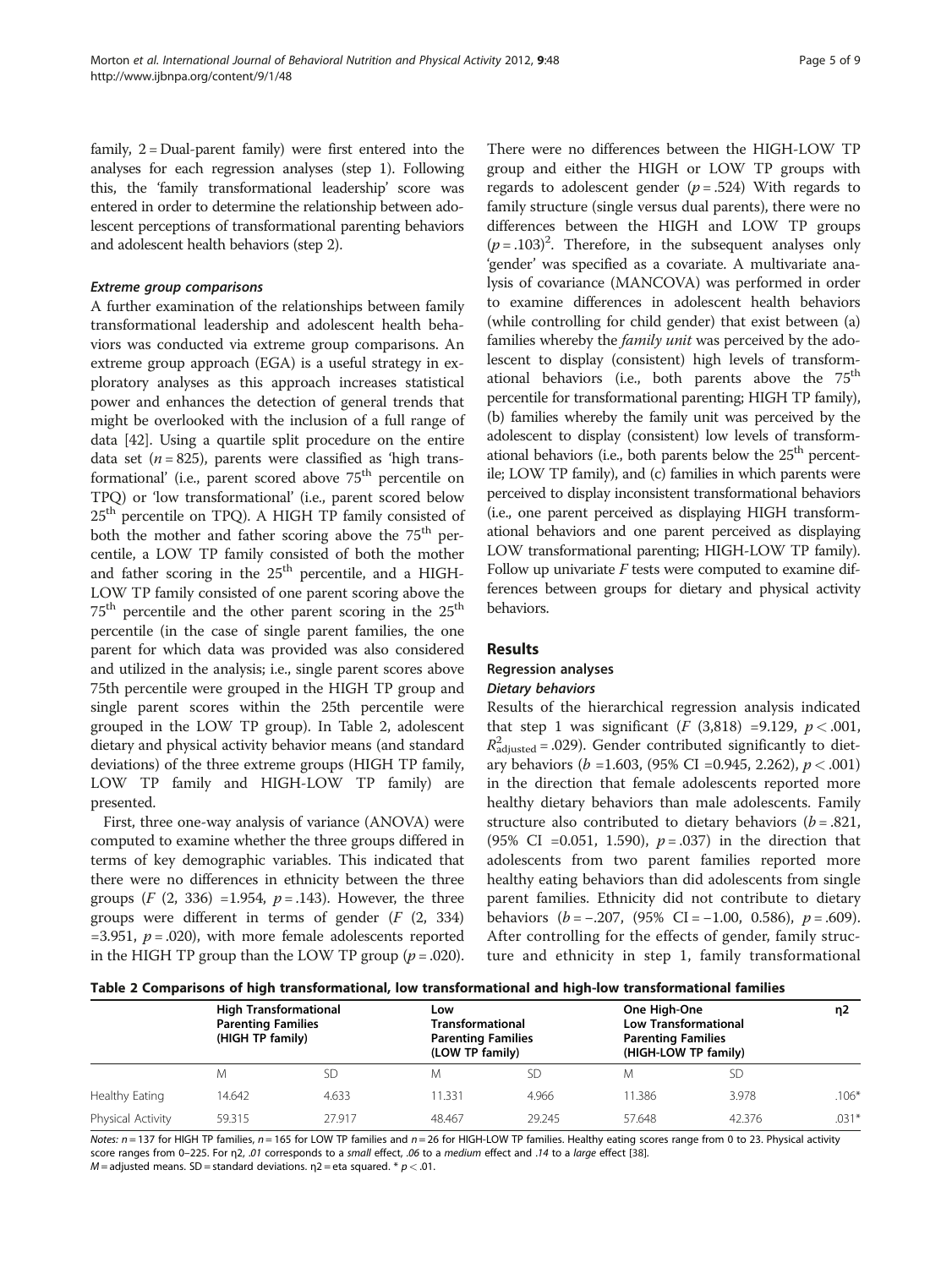parenting contributed significantly to dietary behaviors  $(F (1,817) = 56.56, p < .001, R<sup>2</sup><sub>adjusted</sub> = .090, \Delta R<sup>2</sup> = .062.$ Adolescent perceptions' of higher family transformational parenting scores predicted more healthy eating behaviors  $(b = 0.090, (95\% \text{ CI} = 0.066, 0.113), p < .001).$ 

Results of the hierarchical regression analysis indicated that step 1 was significant (*F* (3,794) =12.603,  $p < .001$ ,  $R^2_{\text{adjusted}} = .042$ ). Gender contributed significantly to physical activity behaviors ( $b = -8.634$ , (95% CI = -13.068, -4.200),  $p < .001$  in the direction that males reported greater leisure time physical activity than females. Ethnicity also contributed to physical activity ( $b = -12.089$ , (95%) CI =  $-17.414$ ,  $-6.764$ ),  $p < .001$ ) in the direction that Caucasian adolescents reported more physical activity behaviors than non-Caucasian adolescents. Family structure did not contribute to physical activity  $(b = -3.791,$ (95% CI =  $-9.002$ , 1.421),  $p = .154$ ). After controlling for the effects of gender, family structure and ethnicity in step 1, family transformational parenting contributed significantly to leisure-time physical activity behaviors  $(F (1,793) = 20.195, p < .001, R<sup>2</sup><sub>adjusted</sub> = .064, \Delta R<sup>2</sup> = .024).$ Adolescent perceptions' of higher family transformational parenting scores predicted greater leisure time physical activity behaviors ( $b = 0.369$ , (95% CI = 0.208, 0.503),  $p < .001$ ).

### Extreme group comparisons

The omnibus MANCOVA revealed that the three groups differed significantly on adolescent health behaviors (F (4, 646) = 12.158, Wilks'  $\lambda$  = .865,  $p < .001$ ,  $\eta^2$  = .070) after controlling for adolescent gender. Given the significance of the overall MANCOVA, the univariate main effects were examined. Significant univariate main effects were found for both adolescents' dietary  $(F (2, 324) =19.128, p$  $<$  0.01,  $\eta^2$  = .106) and physical activity behaviors (*F* (2,  $324$ ) = 5.208, p = .006,  $\eta^2$  = .031). Univariate comparisons of means, standard deviations and effect sizes for each of the three groups are shown in Table [2.](#page-4-0) For adolescent dietary behaviors, significant pairwise comparisons (p < .001) were obtained between the HIGH TP family group (*M* adolescent healthy eating score =  $14.642$ ) and the LOW TP family group  $(M = 11.331)$ . Significant pairwise comparisons ( $p = .001$ ) were also obtained between the HIGH TP family group ( $M = 14.642$ ) and inconsistent HIGH-LOW TP family group ( $M = 11.386$ ). No significant differences were observed  $(p=.956)$  between the LOW TP family group  $(M = 11.331)$  and inconsistent HIGH-LOW TP family group ( $M = 11.386$ ). For adolescent physical activity behaviors, significant pairwise comparisons were obtained  $(p=.002)$  between HIGH TP family group (M adolescent leisure time physical activity score = 59.315) and LOW TP family group  $(M = 48.467)$ .

No significant differences were observed between inconsistent HIGH-LOW TP family  $(M = 57.648)$  and the HIGH TP family group  $(M = 59.315, p = .791)$  or the LOW TP family group  $(M = 48.467, p = .141)$  although the means were in the hypothesized direction.

### **Discussion**

The results of this cross-sectional study revealed that family transformational parenting behaviors were positively associated with both healthful dietary intake and leisure-time physical activity levels amongst adolescents. This suggests that family leadership processes may be important factors for adolescent health-enhancing behaviors, and lends support for the utility of transformational leadership theory as a viable framework for understanding the role of parents in relation to adolescent health behaviors. Given that dietary and exercise habits during adolescence contribute towards a reduced risk of health problems that extend across the lifespan [[43,](#page-7-0)[44\]](#page-8-0), these findings provide some indication that the family context is particularly salient for the socialisation of these behaviors, and supports research in that suggests parents' influence over adolescents does not diminish as children mature into adolescents [\[32](#page-7-0)].

Previous research has examined the relationship between adolescents' perceptions of transformational parenting behaviors as displayed by mothers' and fathers' in relation to self-regulatory efficacy beliefs for physical activity and healthy eating as well as life satisfaction [\[26\]](#page-7-0). The present study extends this line of research by examining actual health *behaviors* and found that perceptions of transformational parenting behaviors exhibited within the family unit were associated with both healthy dietary intake and leisure-time physical activity behaviors.

For adolescent dietary behaviors, the results of the present study indicate that within a family unit, inconsistent levels of transformational parenting (i.e., one parent above the  $75<sup>th</sup>$  percentile and one parent within the  $25<sup>th</sup>$ percentile for transformational parenting behaviors) were associated with the same levels of adolescent healthy eating as those families whose parents lay within the  $25<sup>th</sup>$  percentile. This suggests that to bring about improved adolescent dietary behaviors, the family unit (regardless of single or dual parent families) need to be perceived as displaying relatively high levels of transformational parenting behaviors by their adolescent children. Furthermore, in the case of dual parent families, both parents need to be on the same page when it comes to transformational parenting approaches (i.e., both parents should display high levels of these behaviors).

For physical activity behaviors, although adolescents from families displaying consistently high levels of transformational parenting reported greater levels of physical activity than adolescents from families displaying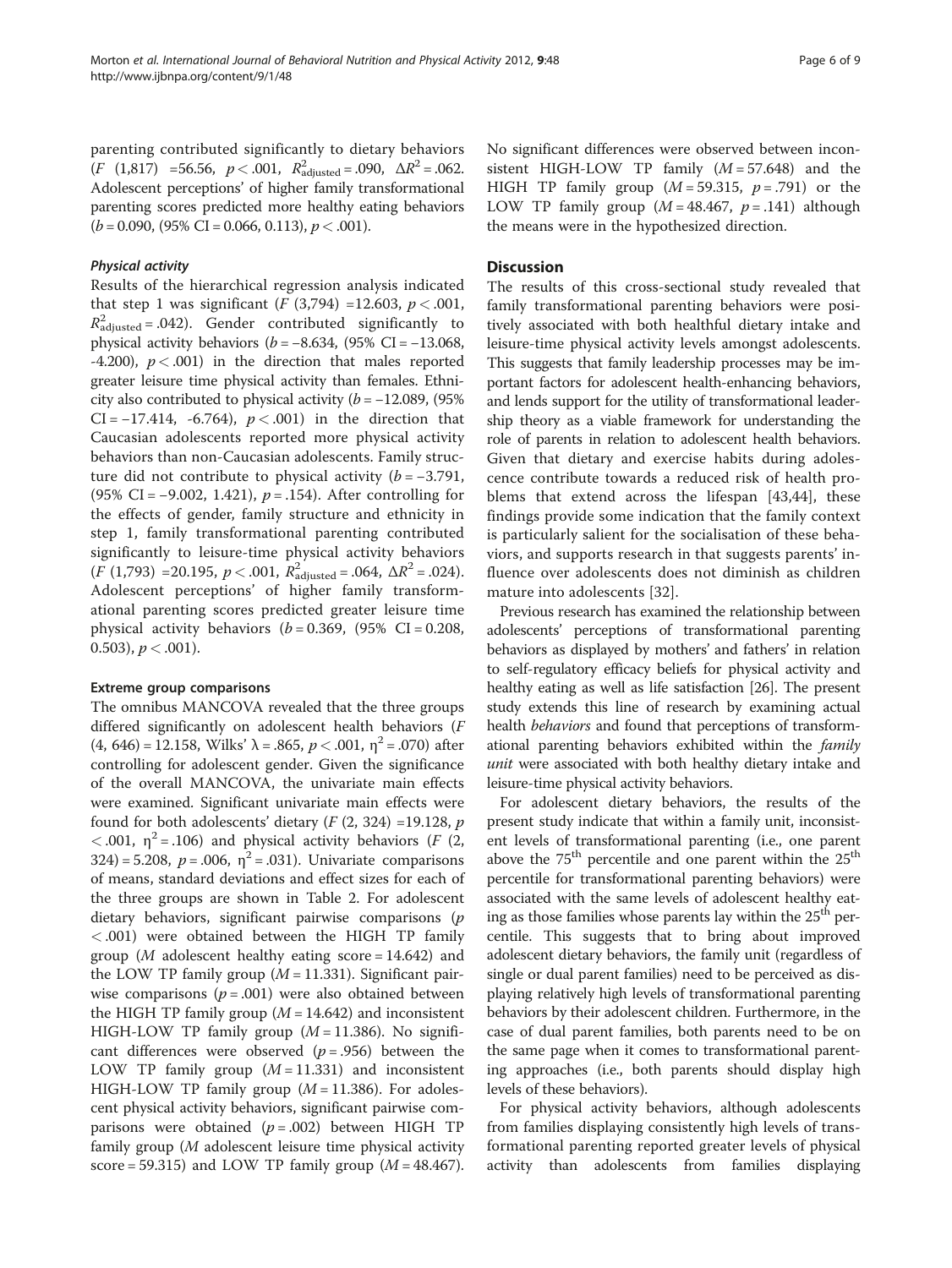consistently low levels of transformational parenting, adolescents reporting inconsistent parenting did not report different levels of physical activity than adolescents from either the HIGH or LOW TP families. Although the effects of inconsistent transformational parenting for adolescent physical activity are unclear, the findings lend further support to the fact that adolescents who perceive the family unit (regardless of family structure) to display consistent and high levels of transformational parenting tend to display greater health-enhancing behaviors than adolescent from families who are perceived as displaying low levels of transformational parenting behaviors.

In spite of the potential contributions of this study, there are several limitations that must be noted. First, the small number of families in the HIGH-LOW TP group did not permit us to investigate whether the effects of extreme inconsistency of transformational parenting behaviors varies depending on whether the highly transformational parent is male or female. This reflects the fact that parenting behaviors are generally highly correlated for mothers and fathers [[33,34](#page-7-0)]. However, this remains an important question for future research.

Another limitation reflects the research design. This research was cross-sectional in nature, which not only limits potential inferences of causality, but also increases the possibility of common method variance across participants' predictor and criterion responses. With respect to this latter point, however, it should also be noted that a different response format was used in the assessment of the predictor and criterion measures, which has been shown to mitigate common method bias [[45\]](#page-8-0). In future, the hypotheses tested in this study should be examined through use of a longitudinal design, ideally with objective measures of adolescent dietary and physical activity behaviors. Furthermore, studies in the organizational domain have demonstrated the efficacy of short-term interventions to develop and enhance transformational leadership behaviors [\[30](#page-7-0)]. Research surrounding whether transformational leadership behaviors in families can be developed through intervention represents a fruitful area of research in order to support families in their parenting roles to bring about positive changes in adolescent health.

Finally, the variance in adolescent health behaviors explained by family transformational leadership was relatively low (i.e.,  $R_{\text{adjusted}}^2 < 10\%$ ). However, it is important to note that even small amounts of variance explained can prove important [\[46](#page-8-0)]. For example, even a small improvement in adolescent dietary and physical activity behaviors could translate into a significant public health impact [\[47\]](#page-8-0). Therefore, if the efficacy of parenting interventions guided by the tenets of transformational leadership theory can be established, the implications for improved adolescent health behaviors are far-reaching.

Although mediating relationships were not examined in this exploratory study, it seems plausible to suggest that adolescents from families displaying high levels of transformational behaviors are more likely to feel confident and empowered to achieve a higher level of functioning and pursue voluntary health behaviors [[9,26](#page-7-0)]. This is consistent with research in other domains that suggests transformational leadership predicts both follower self-efficacy [[27](#page-7-0)] and self-regulation [[48\]](#page-8-0) and pro-active behaviors [\[49](#page-8-0)]. Future research should seek to address mediating pathways by exploring intra-personal variables such as adolescent self-efficacy, selfdetermined motivation, self-esteem and health-related attitudes [[9\]](#page-7-0). Furthermore, future research should seek to address potential moderators of the transformational parenting – adolescent health behavior relationship, such as parents own' health behaviors, their contact time with their children, and socio-economic status [[9](#page-7-0)]. Finally, future studies should seek to establish evidence of generalizability (i.e., the extent to which the effects of transformational leadership within families can generalize across different populations, such as younger children or older adolescents and young adults). This will ultimately help to provide further support for the transformational parenting construct and build upon the evidence presented here in order to develop a conceptual framework to develop future family based interventions targeting family leadership behaviors.

## Conclusions

This paper represents the first empirical study to explore family transformational leadership behaviors in relation to adolescent health-enhancing behaviors, and suggests that transformational leadership theory is a useful framework for understanding and potentially fostering adolescent healthy eating and physical activity behaviors. If future experimental research can demonstrate success in fostering transformational leadership in families, this framework holds potential for improving adolescent dietary and physical activity practices via improvements in family leadership processes.

## Endnotes

1. The data presented in this paper represent part of a larger program of research designed to examine transformational parenting behaviors in relation to various adolescent health outcomes. Data on the reliability and factorial validity of measures derived from the Transformational Parenting Questionnaire (TPQ) were previously published in Morton et al. (2011). Data on physical activity and dietary behaviors reported in this manuscript were not presented in the paper by Morton et al. (2011).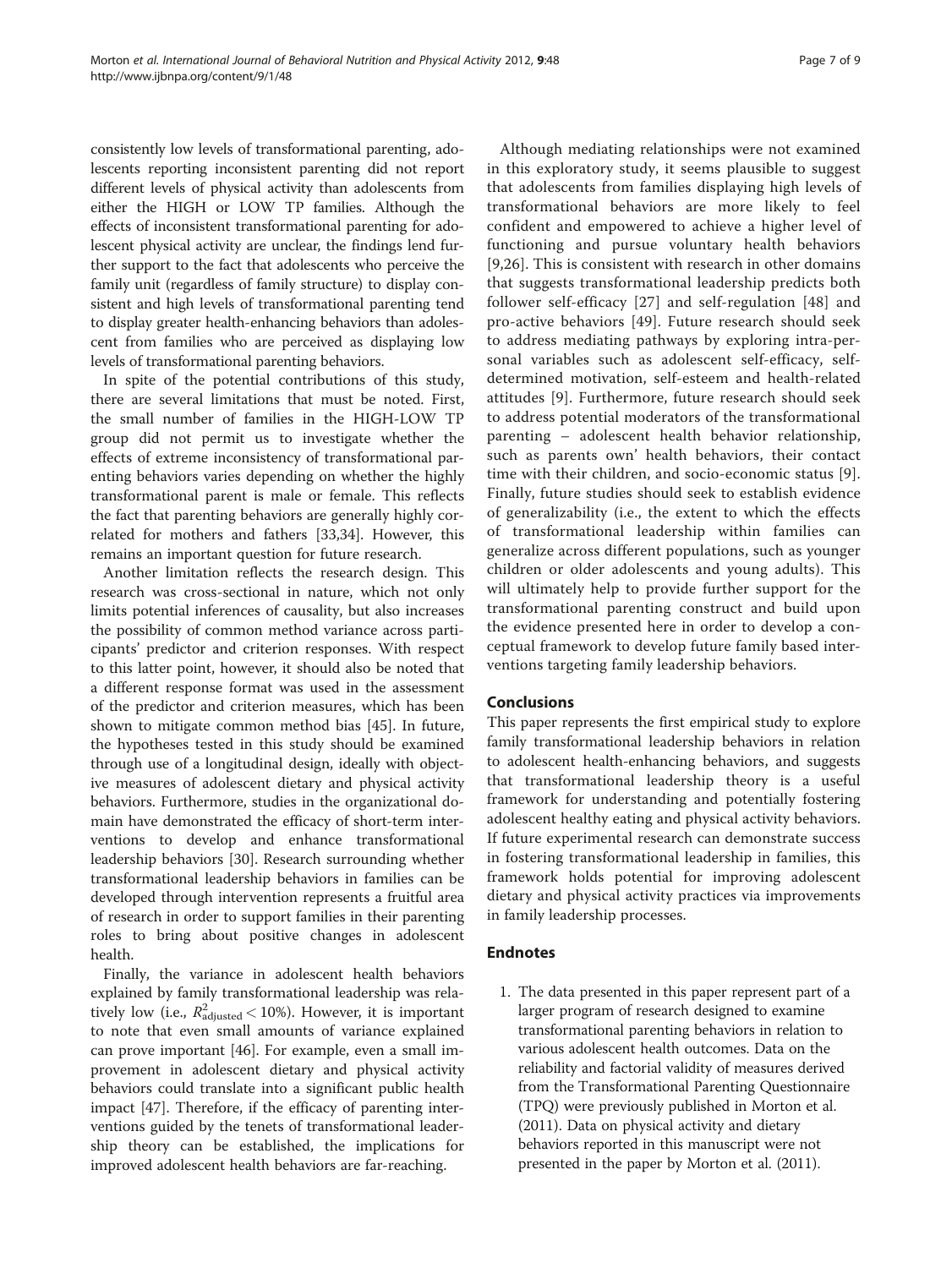<span id="page-7-0"></span>2. Given that the HIGH-LOW TP group contained solely dual-parents, we were only interested in determining whether there were differences in family structure (single versus dual parent families) between the HIGH TP and LOW TP groups.

### Competing interests

The authors declare that they have no competing interests.

### Authors' contributions

KM and MB conceptualized and designed the study. KM collected the data. KM, AW and LP contributed to the statistical analyses. KM, AW, LP and MB contributed to the writing of the manuscript. All authors read and approved the final manuscript.

### Author details

<sup>1</sup> Primary Care Unit, Department of Public Health and Primary Care, Institute of Public Health, University of Cambridge, Cambridgeshire, CB2 0SR, UK. <sup>2</sup>School of Kinesiology, The University of British Columbia, Vancouver, V6T 1Z1, Canada.

### Received: 5 October 2011 Accepted: 30 April 2012 Published: 30 April 2012

### References

- 1. Bauman AE: Updating the evidence that physical activity is good for health: an epidemiological review 2000-2003. J Sci Med Sport 2004, 7:6-19.
- Kavey RE, Daniels SR, Lauer RM, Atkins DL, Hayman LL, Taubert K: American Heart Association guidelines for primary prevention of atherosclerotic cardiovascular disease beginning in childhood. Circulation 2003, 107:1562–1566.
- 3. Gustafson S, Rhodes R: Parental correlates of physical activity in children and early adolescents. Sports Med 2006, 36:79–97.
- 4. Ornelas IJ, Perreira KM, Ayala GX: Parental influences on adolescent physical activity: a longitudinal study. Int J Behav Nutr Phy 2007, 4:3.
- 5. Pearson N, Atkin AJ, Biddle SJ, Gorely T, Edwardson C: Parenting styles, family structure and adolescent dietary behaviour. Public Health Nutr 2010, 13:1245–1253.
- 6. Videon TM, Manning CK: Influences on adolescent eating patterns: the importance of family meals. J Adol Health 2003, 32:365–373.
- Burns MJ: Leadership. New York: Harper & Row; 1978.
- 8. Bass BM: Leadership and Performance beyond Expectations. New York: Freeman and Company; 1985.
- 9. Morton KL, Barling J, Rhodes RE, Mâsse LC, Zumbo B, Beauchamp MR: Extending transformational leadership theory to parenting and adolescent health behaviours: an integrative and theoretical review. Health Psychol Rev 2010, 4:128–157.
- 10. Galbraith KA, Schvaneveldt JD: Family leadership styles and family well-being. Fam Cons Sci Res J 2005, 33:220–239.
- 11. Baumrind D: Authoritarian v. authoritative parental control. Adolescence 1968, 3:255–272.
- 12. Darling N, Steinberg L: Parenting style as context: an integrative model. Psychol Bull 1993, 113:487–496.
- 13. Jago RP, Davison KK, Brockman R, Page AS, Thompson JL, Fox KR: Parenting styles, parenting practices, and physical activity in 10- to 11-year olds'. Prev Med 2011, 52:44-47.
- 14. Kremers SPJ, Brug J, de Vries H, Engels RC: Parenting style and adolescent fruit consumption. Appetite 2003, 41:43–50.
- 15. Bass BM, Riggio RE: Transformational Leadership. 2nd edition. Mahwah: Erlbaum; 2006.
- 16. Barling J, Christie A, Hoption C: Leadership. In Handbook of Industrial and Organizational Psychology. Edited by Zedeck S. Washington DC: APA Books; 2010:183–240.
- 17. Popper M, Mayseless O: Back to basics: Applying parenting perspective to transformational leadership. Leadership Quart 2003, 14:41–65.
- 18. Hardy L, Arthur CA, Jones G, Shariff A, Munnoch K, Isaacs I, Allsopp AJ: The relationship between transformational leadership behaviours, psychological, and training outcomes in elite military recruits. Leadership Quart 2010, 21:20–32.
- 19. Kane TD, Tremble TR: Transformational leadership effects at different levels of the army. Mil Psychol 2000, 12:137–160.
- 20. Avolio BJ, Zhu W, Koh W, Bhatia P: Transformational leadership and organizational commitment: mediating role of psychological empowerment and moderating role of structural distance. J Organ Behav 2004, 25:951–968.
- 21. Barling J, Weber T, Kelloway EK: Effects of transformational leadership training on attitudinal and financial outcomes: a field experiment. J Appl Psychol 1996, 81:827–832.
- 22. Charbonneau D, Barling J, Kelloway EK: Transformational leadership and sports performance: the mediating role of intrinsic motivation. J Appl Soc Psych 2001, 31:1521–1534.
- 23. Tucker S, Turner N, Barling J, McEvoy M: Transformational leadership and children's aggression in team settings: a short-term longitudinal study. Leadership Quart 2010, 21:389–399.
- 24. Beauchamp MR, Barling J, Zhen L, Morton KL, Keith S, Zumbo BD: Development and psychometric properties of the transformational teaching questionnaire. J Health Psychol 2010, 15:1123–1134.
- 25. Beauchamp MR, Barling J, Morton KL: Transformational teaching and adolescent self-determined motivation, self-efficacy, and intentions to engage in leisure time physically activity: a randomized controlled pilot trial. Appl Psychol: Health Well-Being 2011, 3:127-150.
- 26. Morton KL, Barling J, Rhodes RE, Mâsse LC, Zumbo B, Beauchamp MR: The application of transformational leadership theory to parenting: questionnaire development and implications for adolescent self-regulatory efficacy and life satisfaction. J Sport Exerc Psych 2011, 33:688-709.
- 27. Kark R, Shamir B, Chen G: The two faces of transformational leadership: empowerment and dependency. J Appl Psychol 2003, 88:246-255.
- 28. Arnold KA, Turner NA, Barling J, Kelloway EK, McKee M: Transformational leadership and well-being: the mediating role of meaningful work. J Occup Health Psych 2007, 12:193–203.
- 29. Kirkpatrick SA, Locke EA: Direct and indirect effects of three core charismatic leadership components on performance and attitudes. J Appl Psychol 1996, 81:36–51.
- 30. Avolio BJ, Reichard RJ, Hannah ST, Walumbwa FO, Chan A: A meta-analytic review of leadership impact research: experimental and quasiexperimental studies. Leadership Quart 2009, 20:764–784.
- 31. Porter LW, Bigley GA: Motivation and transformational leadership: some organizational context issues. In Work Motivation in the Context of a Globalizing Economy. Edited by Erez M, Kleinbeck U. Mahwah: Lawrence Erlbaum Associates; 2001:279–291.
- 32. Steinberg L: We know some things: parent adolescent relationships in retrospect and prospect. J Res Adolescence 2001, 11:1–19.
- 33. Simons LG, Conger RD: Linking mother–father differences in parenting to a typology of family parenting styles and adolescent outcomes. J Fam Issues 2007, 28:212–241.
- 34. Heaven P, Ciarrochi J: Parental styles, gender and the development of hope and self-esteem. Eur J Personality 2008, 22:707-724.
- 35. Johnson F, Wardle J, Griffith J: The adolescent food habits checklist: reliability and validity of a measure of healthy eating behaviour in adolescents. Eur J Clin Nutr 2002, 56:644-649.
- Godin G, Shepard RJ: A simple method to assess exercise behavior in the community. Can J Appl Sport Sci 1985, 10:141-146.
- 37. Sallis JF, Buono MJ, Roby JJ, Micale FG, Nelson JA: Seven-day recall and other physical activity self-reports in children and adolescents. Med Sci Sports Exerc 1993, 25:99-108.
- 38. Tabachnick BG, Fidell LS: Using Multivariate Statistics. 3rd edition. New York: Harper Collins College Publishers; 1996.
- 39. Durbin J, Watson GS: Testing for serial correlation in least-squares regression, III. Biometrika 1971, 58:1–19.
- 40. Bogels SM, van Oosten A, Muris P, Smulder D: Familial correlates of social anxiety in children and adolescents. Behav Res Ther 2001, 39:273–287.
- 41. Steinberg L, Lamborn SD, Darling N, Mounts NS, Dornbusch SM: Over-time changes in adjustment and competence among adolescents from authoritative, authoritarian, indulgent, and neglectful families. Child Dev 1994, 65:754–770.
- 42. Preacher KJ, Rucker DD, MacCallum RC, Nicewander WA: Use of the extreme groups approach: a critical reexamination and new recommendations. Psychol Methods 2005, 10:178–192.
- 43. Baker JL, Olsen LW, Sørensen TI: Childhood body-mass index and the risk of coronary heart disease in adulthood. New Engl J Med 2007, 357:2329–2337.